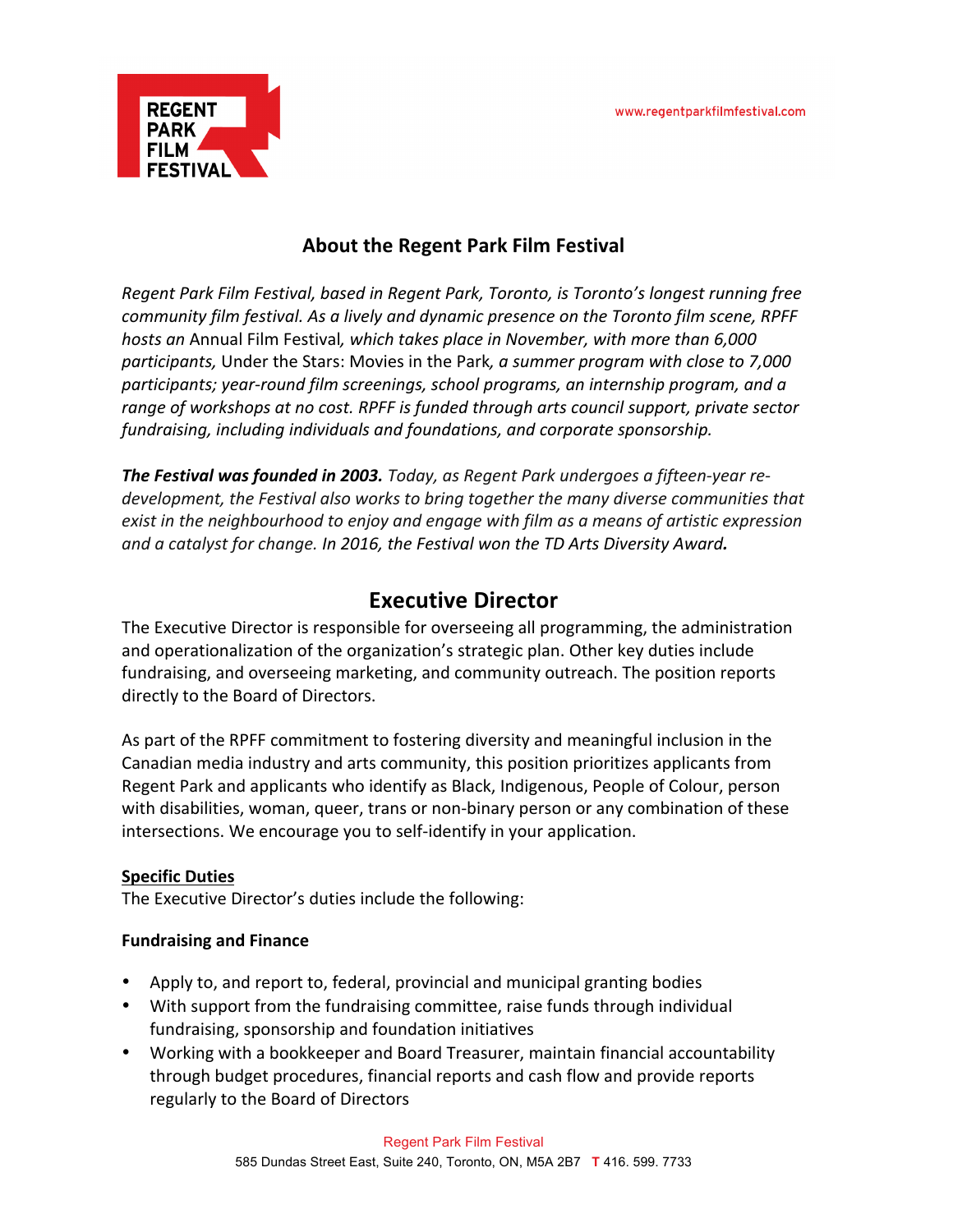# **Artistic Direction**

- In collaboration with community, artistic and industry partners, maintain existing year-round programming and identify opportunities for new programs
- Maintain and develop RPFF's youth and industry-based professional development initiatives
- Work with the Festival Programmer to set a direction for the annual festival and ensure all festival programming and corresponding engagement reflects our values, overall goals and strategic priorities as outlined in the current Strategic Plan

# **Partnerships and Profile**

- Represent the festival in the Regent Park community and the city's cultural environment
- Build relationships with community partners
- Provide guidance to Communications Coordinator in managing marketing, publicity and outreach initiatives for the Festival and year-round activities

## **Operations**

- Manage, analyze and update operational systems to ensure efficiency and accuracy
- Work with staff to ensure effective execution of all operations relating to the annual festival and year round activities.

## **Human Resources**

Manage and provide leadership to all staff; manage department and personnel issues, including supervising, delegating, hiring, terminating employees; provide staff training and conduct performance reviews

## **Governance**

- Responsible for leading RPFF in a manner that supports and guides the organization's mission as defined by the Board of Directors and outlined in the Strategic Plan
- Responsible for communicating effectively with the Board and providing, in a timely and accurate manner, all information necessary for the Board to function properly and to make informed decisions.
- Participate in, and manage, board and volunteer committees, as necessary

# **Professional Qualifications**

All candidates are expected to have an understanding of the non-profit and/or arts sector in Canada, as well as demonstrate a familiarity with the intersections of community engagement and media arts.

Specifically: